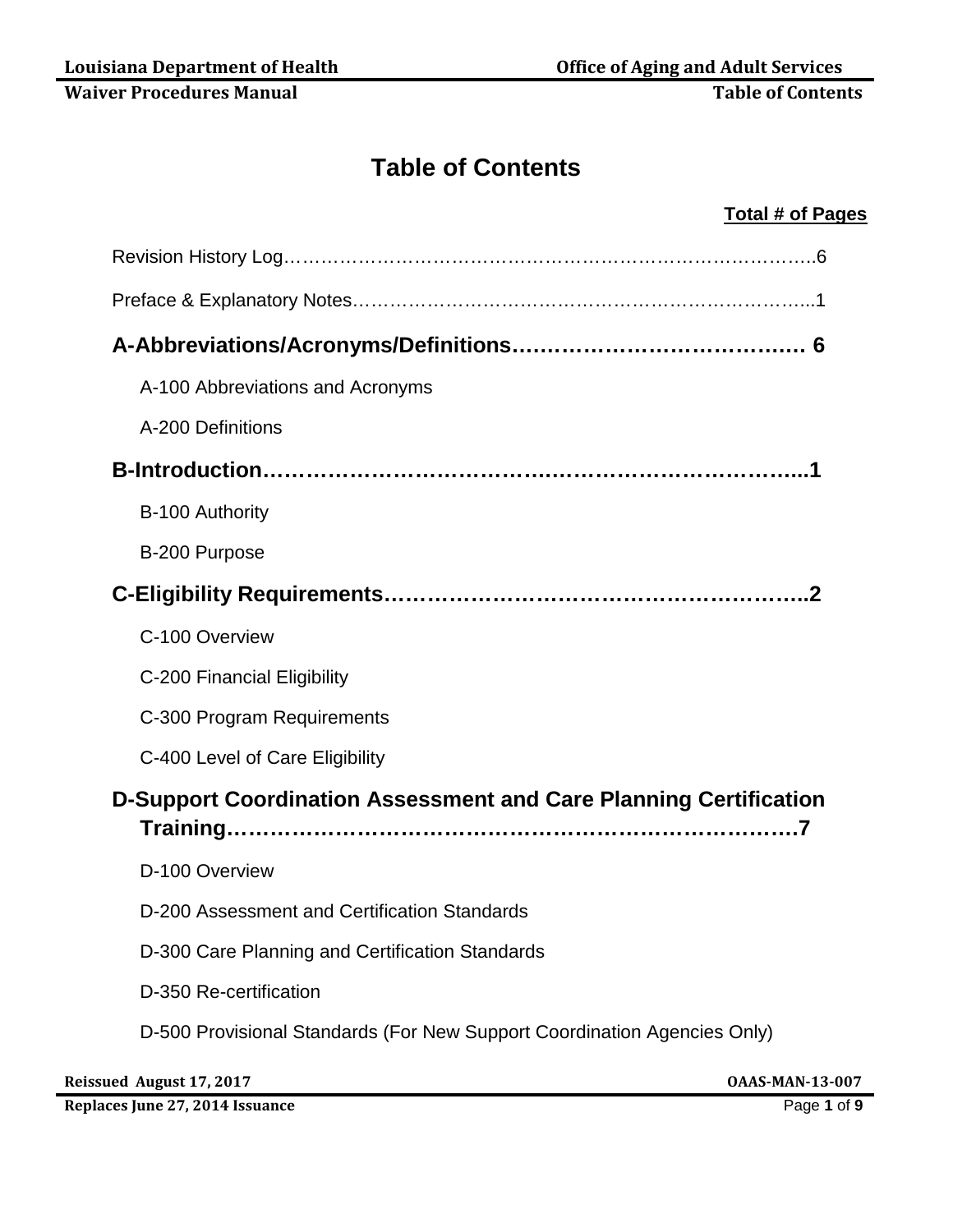| <b>E-Single Point of Entry (SPOE) Process for Request for Services</b>             |
|------------------------------------------------------------------------------------|
| E-100 Overview                                                                     |
|                                                                                    |
| F-100 Expedited Community Choices Waiver Linkages                                  |
| F-200 Community Linkages                                                           |
| <b>F-300 Eligibility Process</b>                                                   |
| F-300.3 Non-Cooperation                                                            |
| F-300.5 No Adult Day Health Care (ADHC) Provider in the Area (ADHC Waiver<br>Only) |
| <b>F-400 Nursing Facility Transition Linkages</b>                                  |
| F-400.3 My Place Louisiana (MPL)/Money Follows the Person (MFP)                    |
| F-500 Patient Liability Income (PLI)                                               |
|                                                                                    |
| G-110 Initial Visits for Community Residents                                       |
| G-120 Initial Visits for Nursing Facility Residents                                |
|                                                                                    |
| H-100 Overview                                                                     |
| H-110 Completion of the Assessments/Re-Assessments                                 |
| H-120 Initial Assessments                                                          |
| H-130 Follow-Up Re-Assessments                                                     |
| H-140 Change in Status Re-Assessments                                              |
| H-150 Annual Re-Assessments                                                        |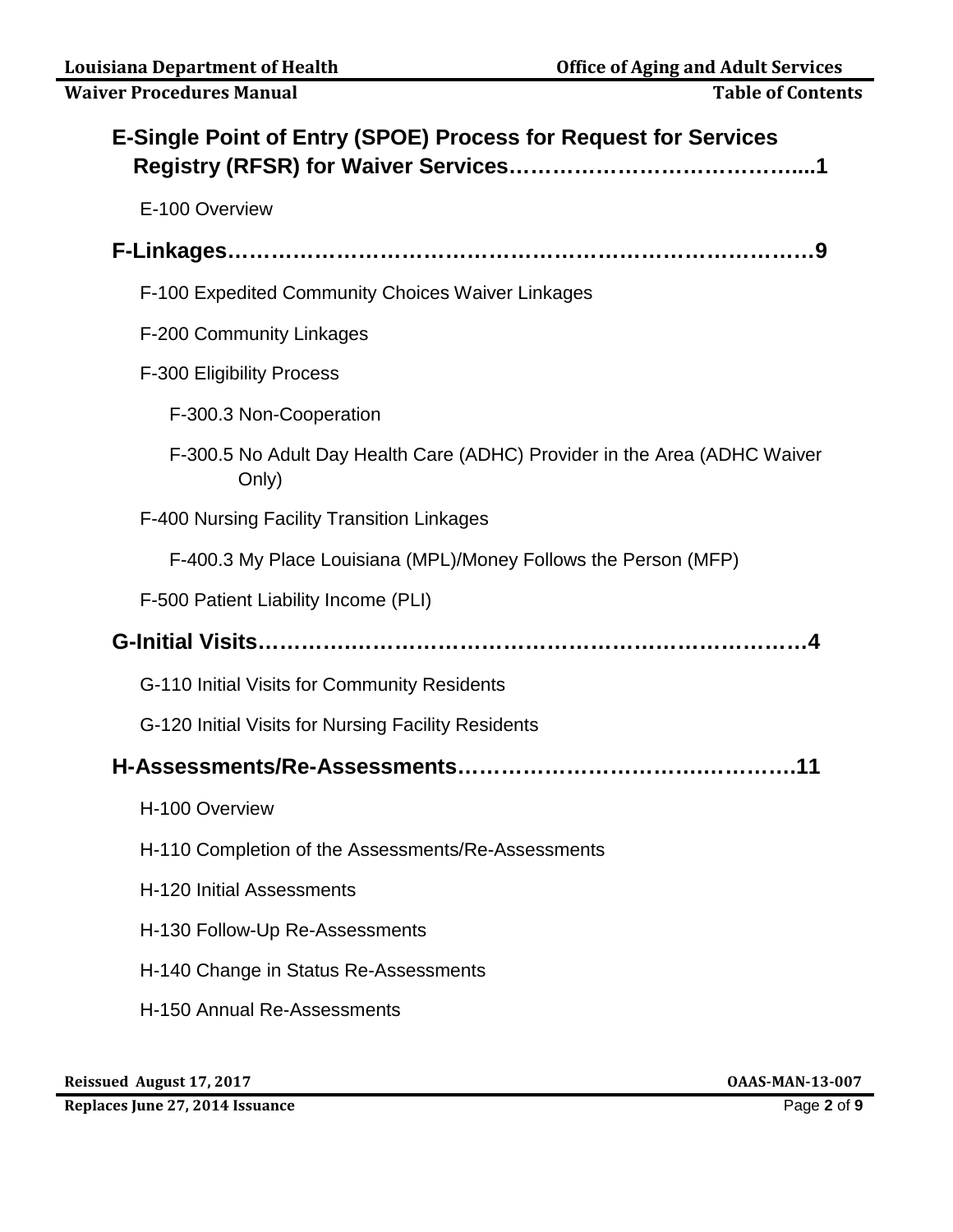| <b>Waiver Procedures Manual</b>                                                                  | <b>Table of Contents</b> |
|--------------------------------------------------------------------------------------------------|--------------------------|
|                                                                                                  |                          |
| I-100 Overview                                                                                   |                          |
|                                                                                                  |                          |
| J-100 Overview                                                                                   |                          |
| J-110 Routines                                                                                   |                          |
| J-120 Relationships                                                                              |                          |
|                                                                                                  |                          |
| K-100 Overview                                                                                   |                          |
| K-110 Initial Plan of Care (POC) Development for Individuals Residing in the<br>Community        |                          |
| K-120 Initial Plan of Care (POC) Development for Individuals Residing in the Nursing<br>Facility |                          |
| K-130 Provisional Plans of Care (POCs)                                                           |                          |
| K-140 Comprehensive Plans of Care                                                                |                          |
| K-150 Plan of care (POC) Revisions                                                               |                          |
| K-150.3 Routine                                                                                  |                          |
| K-150.5 Emergency                                                                                |                          |
| K-160 Annual Plans of Care (POCs)                                                                |                          |
| K-170 Late Plans of Care (POCs)                                                                  |                          |
| L-Service Hour Allocation of Resources (SHARe) Exceptions12                                      |                          |
| L-100 Overview                                                                                   |                          |
| L-110 Institutional Risk (IR) CAP and Disabled or No Caregiver                                   |                          |
| L-110.3 Procedures                                                                               |                          |
|                                                                                                  |                          |

**Replaces June 27, 2014 Issuance** Page **3** of **9**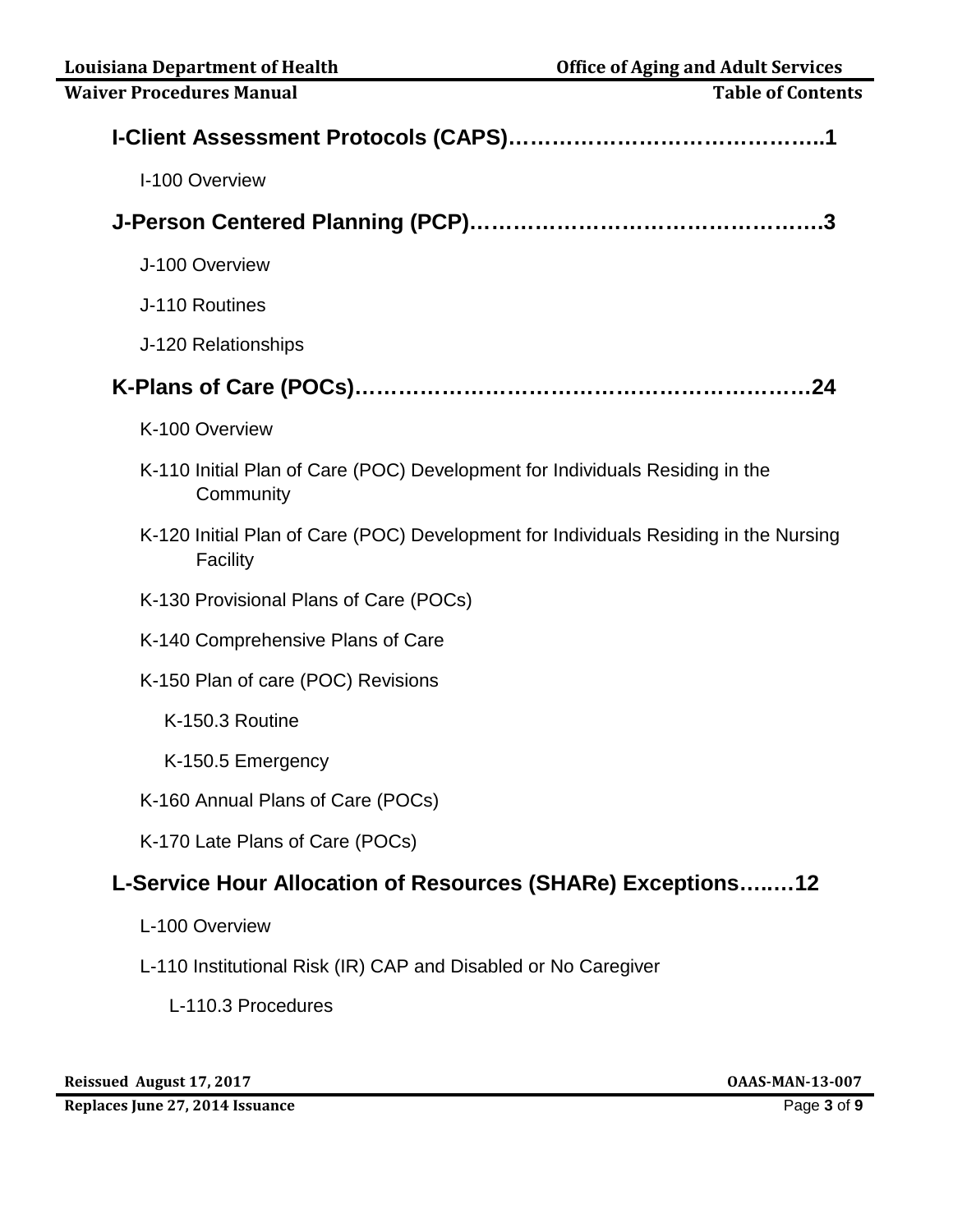| <b>Louisiana Department of Health</b>                                                  | <b>Office of Aging and Adult Services</b> |
|----------------------------------------------------------------------------------------|-------------------------------------------|
| <b>Waiver Procedures Manual</b>                                                        | <b>Table of Contents</b>                  |
| L-120 Top of RUG Category and 14 or 15 Activities of Daily Living (ADL) Index<br>Score |                                           |
| L-120.3 Procedures                                                                     |                                           |
| L-130 Personal Assistance Services (PAS) Conversion                                    |                                           |
| L-130.3 Procedures                                                                     |                                           |
| L-140 Nursing Facility Transition                                                      |                                           |
| L-140.3 Procedures                                                                     |                                           |
|                                                                                        |                                           |
| M-110 Initial Waiver Offers                                                            |                                           |
| M-120 Current Waiver Participants                                                      |                                           |
|                                                                                        |                                           |
| N-100 Overview                                                                         |                                           |
| N-110 Involuntary Initial Denials                                                      |                                           |
| N-120 Involuntary Reductions                                                           |                                           |
| N-130 Involuntary Discharges                                                           |                                           |
|                                                                                        |                                           |
| O-100 Overview                                                                         |                                           |
| O-110 Procedures                                                                       |                                           |
|                                                                                        | .22                                       |
| P-110 Transfers Between Regions                                                        |                                           |
| P-110.3 Procedures                                                                     |                                           |
| P-120 Transfers Between Support Coordination Agencies                                  |                                           |
| P-120.3 Procedures                                                                     |                                           |
|                                                                                        |                                           |

**Reissued August 17, 2017 OAAS-MAN-13-007** 

**Replaces June 27, 2014 Issuance** Page **4** of **9**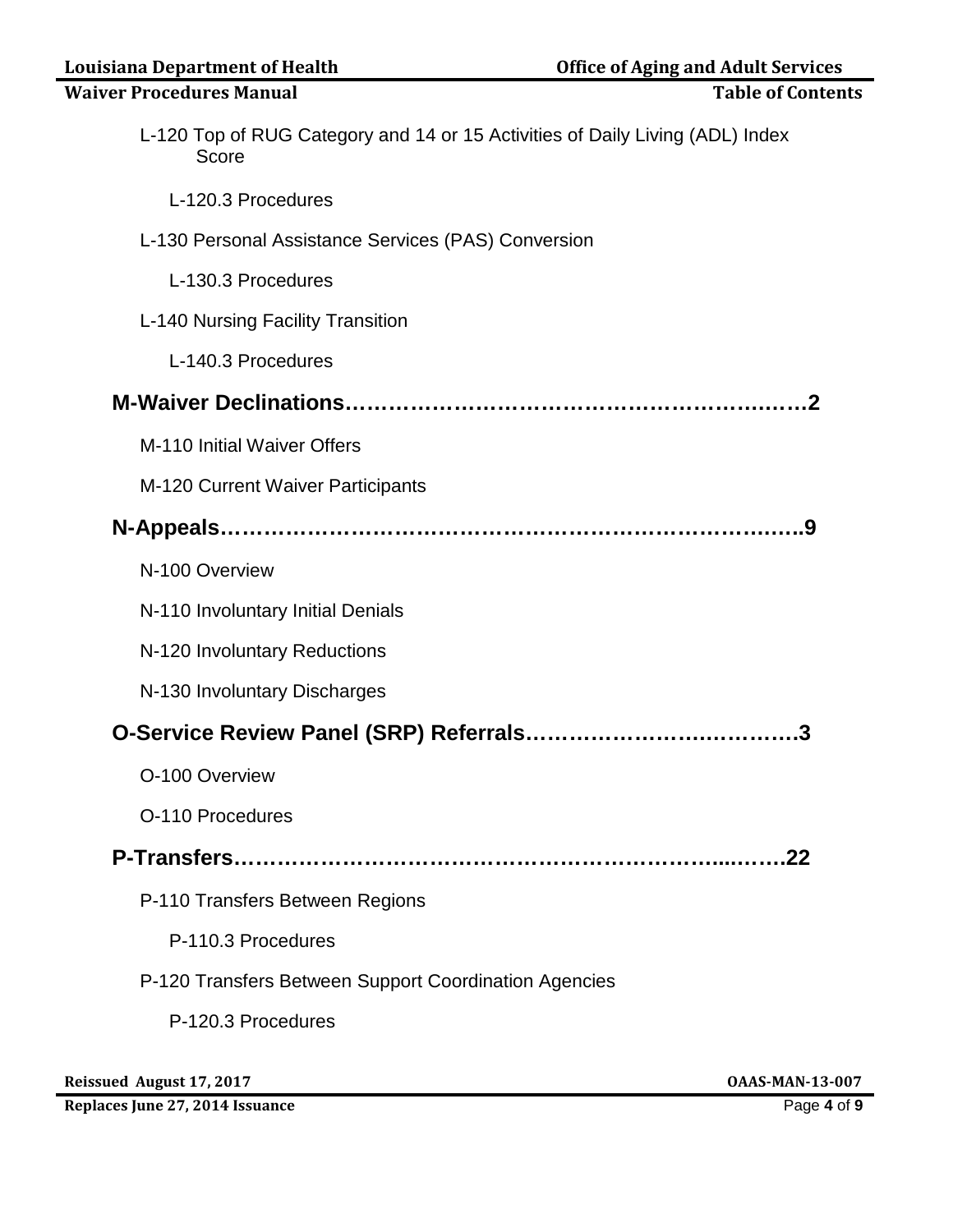| <b>Louisiana Department of Health</b>                                               | <b>Office of Aging and Adult Services</b> |
|-------------------------------------------------------------------------------------|-------------------------------------------|
| <b>Waiver Procedures Manual</b>                                                     | <b>Table of Contents</b>                  |
| P-130 Long Term-Personal Care Services (LT-PCS) to Waiver                           |                                           |
| P-130.3 Procedures                                                                  |                                           |
| P-140 Waiver to Long Term-Personal Care Services (LT-PCS)                           |                                           |
| P-140.3 Procedures                                                                  |                                           |
| P-150 Adult Day Health Care (ADHC) Waiver to Community Choices Waiver<br>Transition |                                           |
| P-150.3 Procedures                                                                  |                                           |
| P-160 Adult Day Health Care (ADHC) Provider Closing                                 |                                           |
| P-160.3 Procedures                                                                  |                                           |
|                                                                                     |                                           |
| Q-110 Attendance Criteria                                                           |                                           |
| Q-110.3 Initial ADHC Waiver Participants                                            |                                           |
| Q-110.5 Current ADHC Waiver Participants                                            |                                           |
| Q-200 Covered Services for Adult Day Health Care (ADHC) Waiver                      |                                           |
| Q-200.2 Adult Day Health Care (ADHC)                                                |                                           |
| Q-200.4 Support Coordination                                                        |                                           |
| Q-200.4.3 Contact Requirements                                                      |                                           |
| Q-200.6 Transition Intensive Support Coordination                                   |                                           |
| Q-200.6.3 Contact Requirements                                                      |                                           |
| Q-200.8 Transition Service                                                          |                                           |
|                                                                                     |                                           |
| R-100 Covered Services for Community Choices Waiver (CCW)                           |                                           |
| R-100.2 Adult Day Health Care (ADHC)                                                |                                           |

**Reissued August 17, 2017 OAAS-MAN-13-007** 

**Replaces June 27, 2014 Issuance** Page **5** of **9**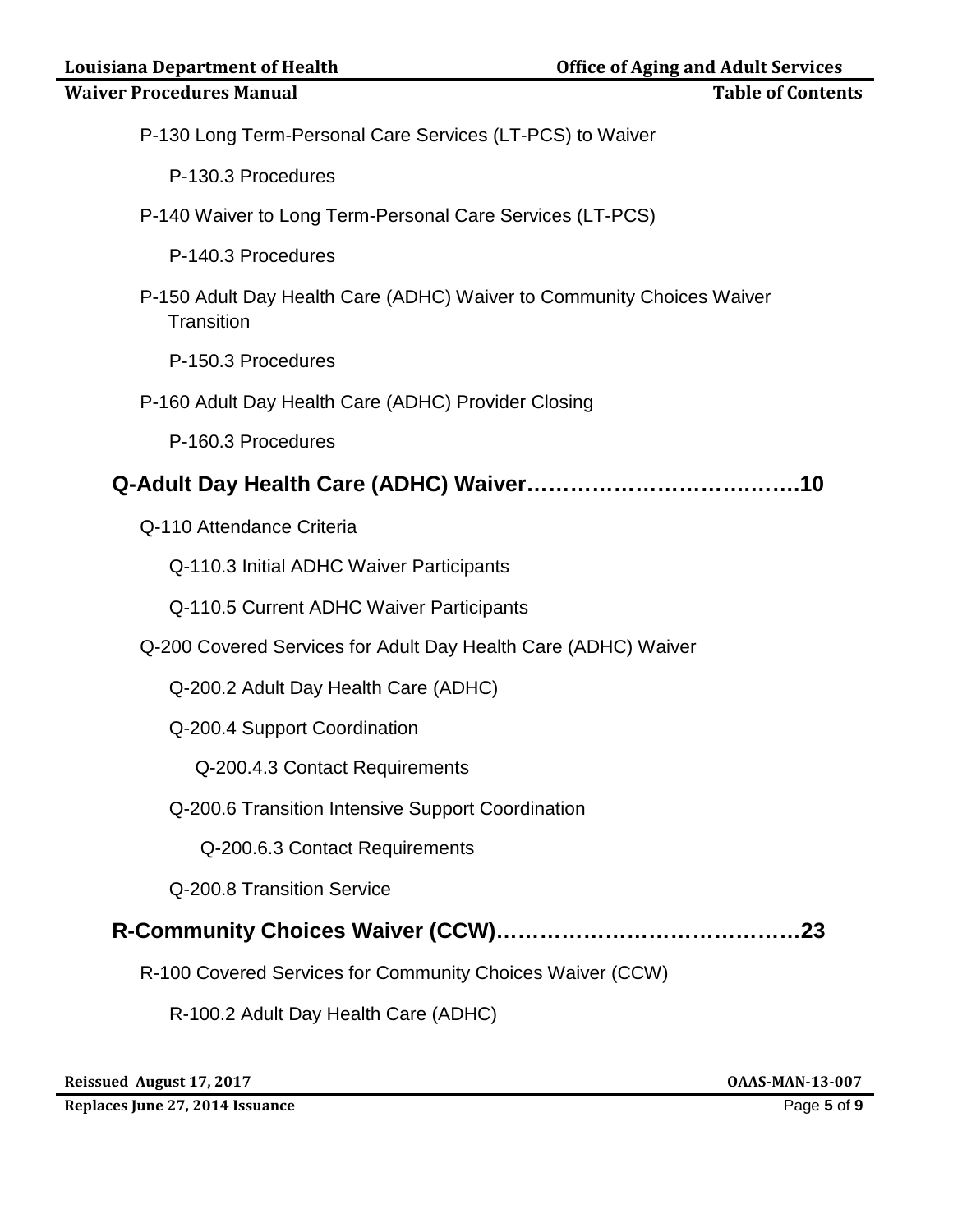## **Waiver Procedures Manual**

| <b>Table of Contents</b> |
|--------------------------|
|--------------------------|

- R-100.6 Environmental Accessibility Adaptation
- R-100.8 Home Delivered Meals
- R-100.12 Nursing Services
- R-100.14 Personal Assistance Services (PAS)
	- R-100.14.2 A.M./P.M. Personal Assistance Services (PAS)
	- R-100.14.4 Self-Directed Personal Assistance Services (PAS)
	- R-100.14.6 Shared Personal Assistance Services (PAS)
- R-100.18 Skilled Maintenance Therapy (Physical, Occupational, Respiratory and Speech/Language.
- R-100.20 Support Coordination
	- R-100.20.2 Contact Requirements
- R-100.22 Transition Intensive Support Coordination (TISC)
	- R-100.22.2 Contact Requirements
- R-100.24 Transition Service
- **S-Quality………………………………………………………………………..2**
	- S-110 Critical Incident Reporting (CIR)
	- S-200 Quality Review
- **T-Reports……………………………………………………………………….5**
	- T-110 Aging Reports
		- T-110.3 Procedures
	- T-200 Expired Plans of Care (POCs)
		- T-200.3 Procedures
	- T-300 Evacuation Tracking Form for Waiver Participants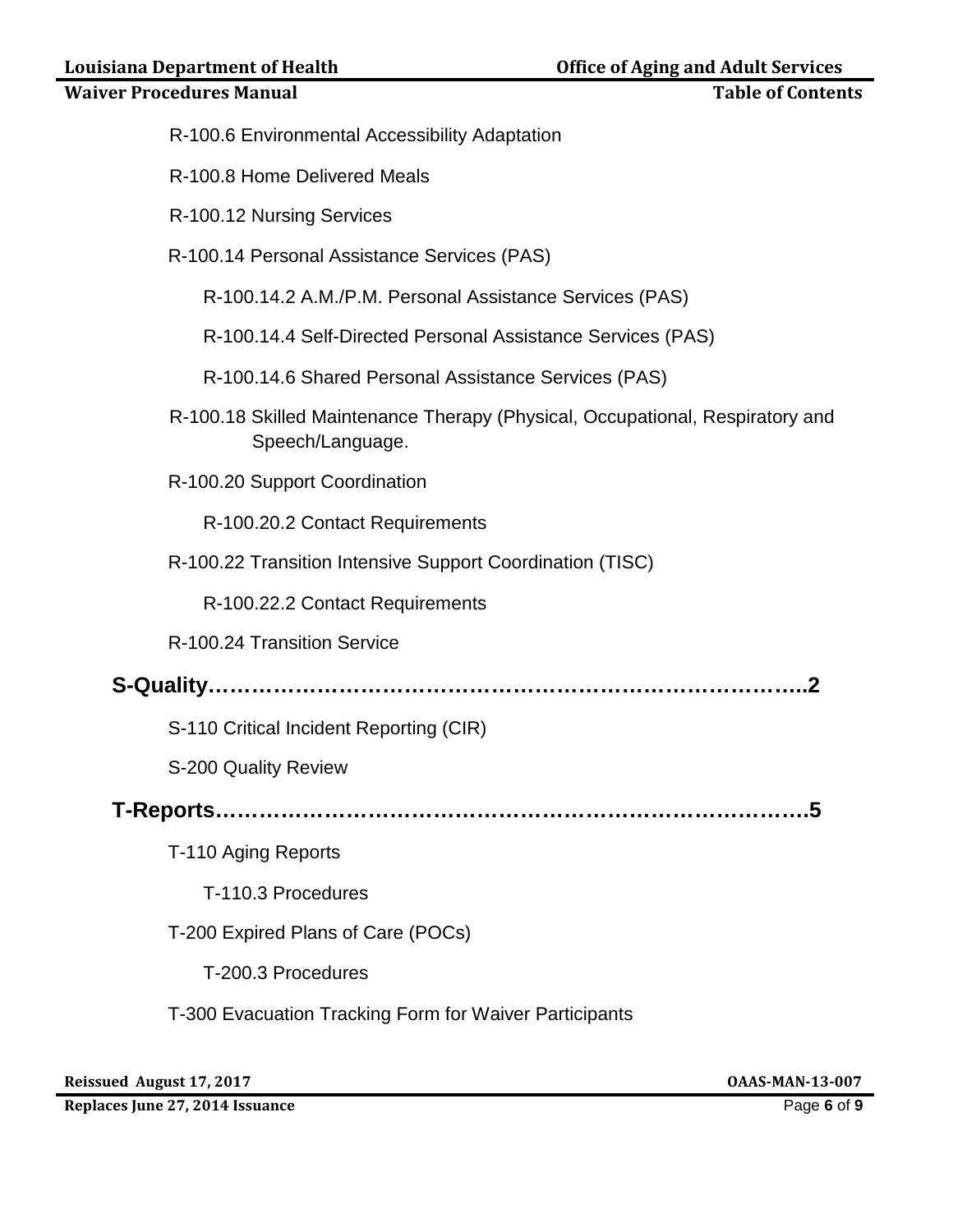T-400 Service Utilization Report

- **Z-Appendices………………………………………………………………….6**
- Z-110 Adult Day Health Care (ADHC) Waiver Provider Manual
- Z-120 Back-Up Staffing Plan (OAAS-PF-10-015)
- Z-130 Clinical Assessment Protocols Summary (CAPS) (OAAS-PF-10-005)
- Z-131 Clinical Assessment Protocols Summary (CAPS) Instructions (OAAS-PF-12-005)
- Z-140 Community Choices Waiver (CCW) Provider Manual
- Z-145 Critical Incident Reporting (CIR) Policies and Procedures (OAAS-ADM-10-020)
- Z-150 Change in Status Screening and Decision Making Tool (OAAS-PF-11-010)
- Z-160 e148-W Notification of Admission, Status Change, or Decertification/Discharge for Home and Community-Based Services Waiver Instructions (OAAS-ADM-13- 016)
- Z-165 Data Management Contractor Problem Sheet Procedures (OAAS-ADM-11-020)
- Z-170 Declining Adult Day Health Care Waiver Offer (OAAS-RF-09-004)
- Z-171 Declining Current Adult Day Health Care Waiver Services (OAAS-RF-09-006)
- Z-172 Declining Community Choices Waiver Offer (OAAS-RF-09-005)
- Z-173 Declining Current Community Choices Waiver Services (OAAS-RF-09-007)
- Z-175 Directory OAAS Waiver Regional Offices
- Z-180 Emergency Plan (OAAS-PF-09-004)
- Z-190 Environmental Accessibility Adaptation (EAA) Form (OAAS-PF-12-007)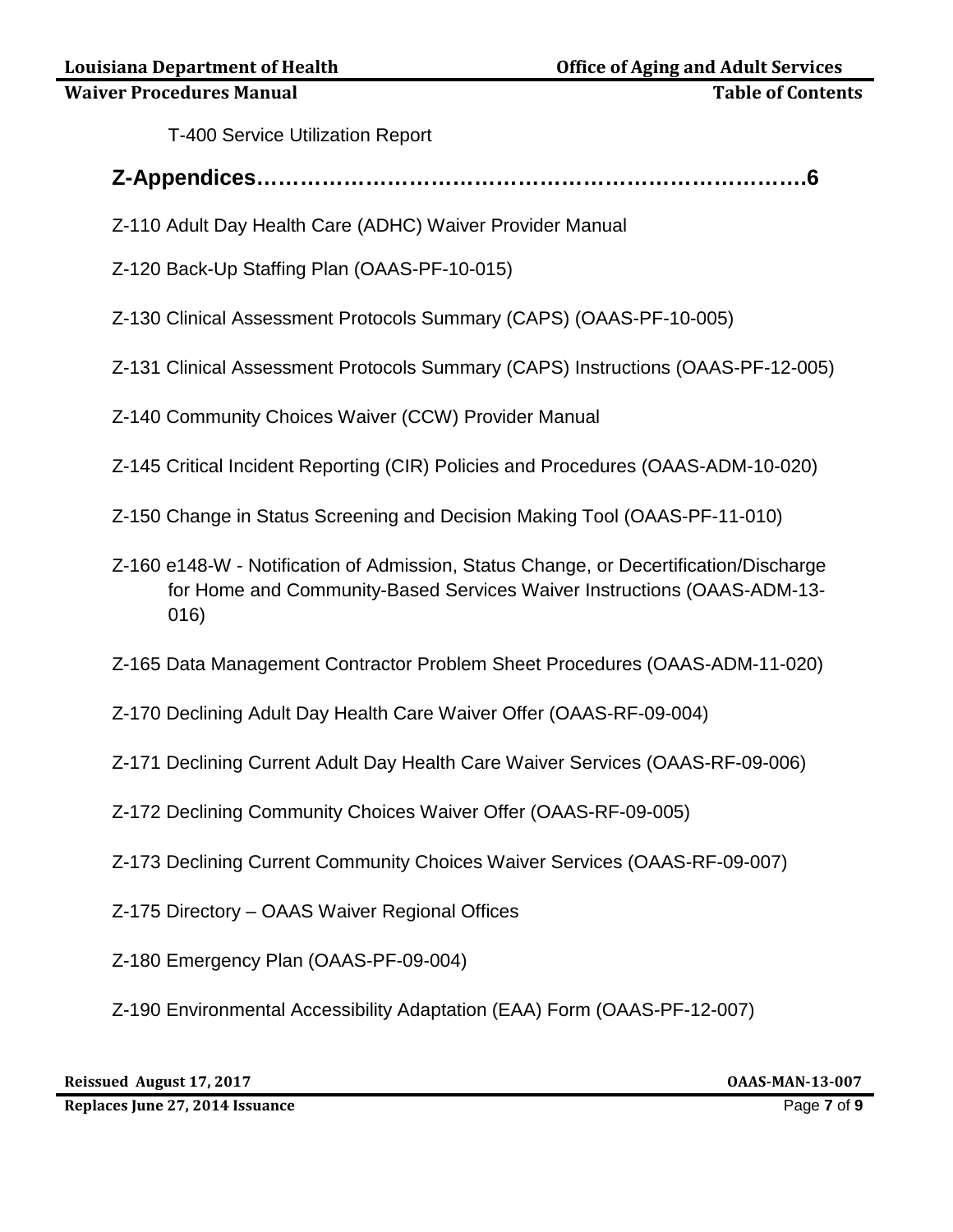- Z-200 Evacuation Tracking Form (OAAS-PF-09-003)
- Z-210 Expedited CCW Offers Process (OAAS-ADM-11-022) FOR OAAS STAFF USE **ONLY**
- Z-220 Expedited CCW Service Review Panel (SRP) Form (OAAS-IF-12-011) FOR OAAS STAFF USE ONLY
- Z-230 Flexible Schedule/Budget Worksheet (To accompany Plan of Care.) (OAAS-PF-10-008)
- Z-240 Form 142 Notice of Medical Certification
- Z-241 Form 142 Notice of Medical Certification Instructions (OAAS-ADM-13-017)
- Z-250 Individual Responsibility Agreement (IRA) Form (OAAS-SC-11-012)
- Z-260 Level of Care/Plan of Care Review Checklist (OAAS-PF-12-008)
- Z-261 Level of Care/Plan of Care Review Process (OAAS-ADM-12-020)
- Z-265 Level of Care Policy Manual (OAAS-MAN-13-005)
- Z-270 MDS-HC Assessment and Care Planning Training Registration Form (OAAS-PF-12-004)
- Z-280 Money Follows the Person (MFP)/My Place LA Form (OAAS-PF-10-011)
- Z-285 National Voter Registration Act (NVRA) Procedures (OAAS-ADM-13-007)
- Z-290 Nursing/Therapy Evaluation Form (OAAS-PF-13-003)
- Z-293 Nursing/Therapy Evaluation Referral Form (OAAS-PF-13-004)
- Z-294 Nursing/Therapy Evaluation Referral Form Instructions (OAAS-PF-13-008)
- Z-296 Nursing/Therapy Payment Authorization Form (OAAS-PF-13-002)